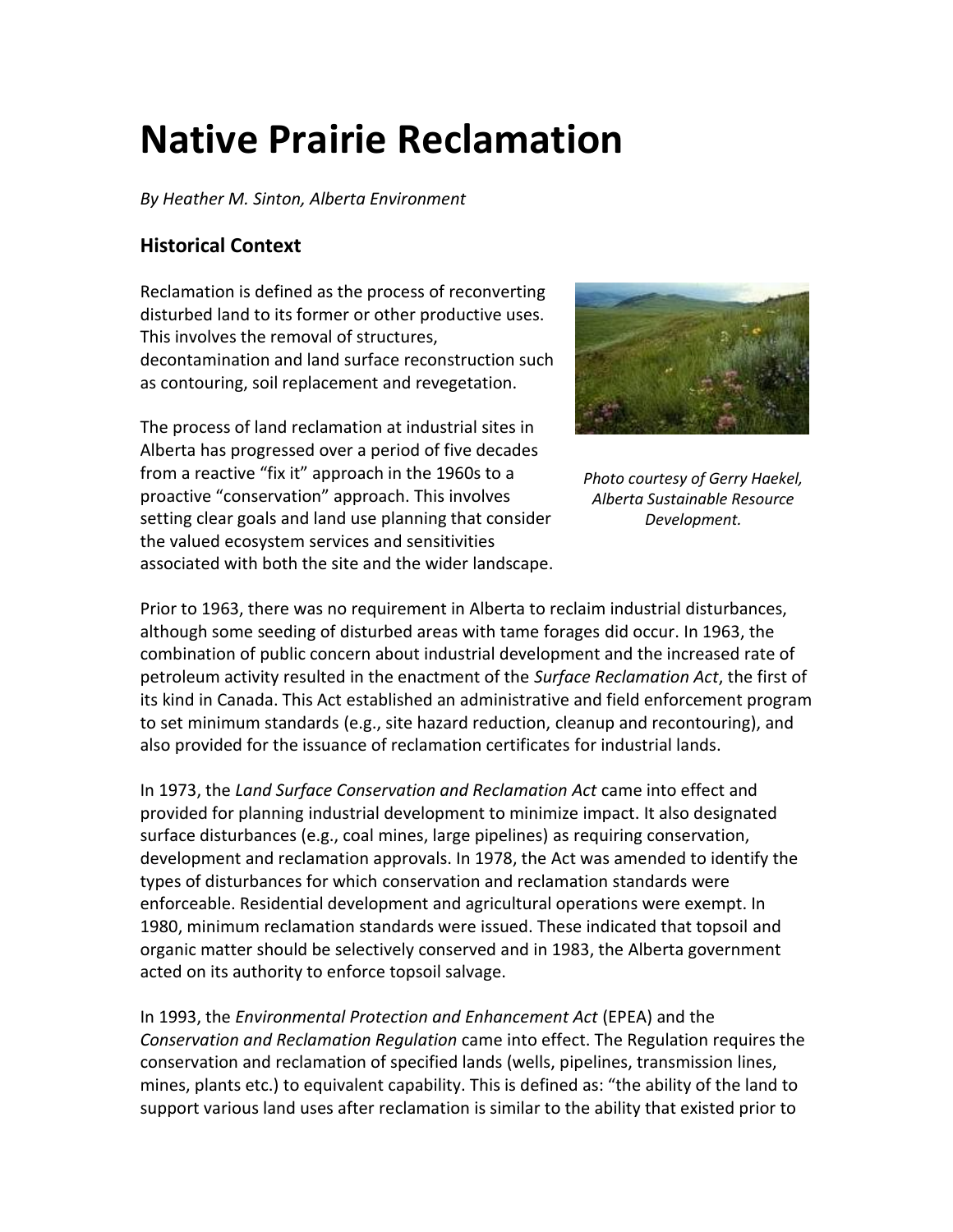an activity being conducted on the land, but the individual land uses will not necessarily be identical". This Act also made remediation a requirement of reclamation.

In 1993, Alberta established the first formal reclamation criteria for certification of wellsites (with revisions in 1994, 1995 and 2010). In 2010, the 1995 well-site criteria were updated after extensive review by a multi-stakeholder committee and field testing (Alberta Environment 2010c). There are also draft criteria for reclamation of pipelines (Alberta Environment 2001a).

In 2001, Alberta Environment implemented detailed Phase 1 environmental site assessment requirements for well-sites to determine if contamination may be present at a site. After consultation with stakeholders in 2002 and 2003, the reclamation certificate program changed to a desktop review and audit system. Phase 1 and Phase 2 environmental site assessments and drilling waste disposal area assessments became a requirement to ensure that contamination, if present, was fully remediated.

In 2008, the requirement for professional sign off was implemented. All Phase 1 and Phase 2 environmental site assessments and reclamation assessments must be signed off by a professional who has at least five years experience and is a member of a professional regulatory organization that enables them to do remediation and reclamation work.

As of 2011, industry operators can elect to apply for a remediation certificate, which provides certainty that a spill remediated to meet Alberta Environment's current requirements will not require additional remediation if standards become more stringent in the future. Alberta Environment also administers the *Water Act* (Government of Alberta 2000g) and associated Regulations. This Act is particularly relevant for conservation and reclamation affecting water bodies (e.g., ponds, lakes and streams).

From 1993 to 1996, land management agencies for public land in the White (settled) Area in Alberta started to require native grasses for revegetation of prairie. In 2001, the *Native Plant Revegetation Guidelines for Alberta* were released. The use of native species for reclamation of native landscapes on public land is now mandatory. This coincides with a new emphasis on returning ecosystem functionality of disturbed lands (considering all components, including groundwater, surface water, soils, vegetation, landscapes). There is also more awareness of habitat fragmentation and cumulative impacts and the associated conservation planning needs.

Minimizing the overall industrial footprint has become a greater concern. There is increasing emphasis on the surface water (lakes, ponds, streams) and groundwater aspects of reclamation, particularly for large scale disturbances such as mines.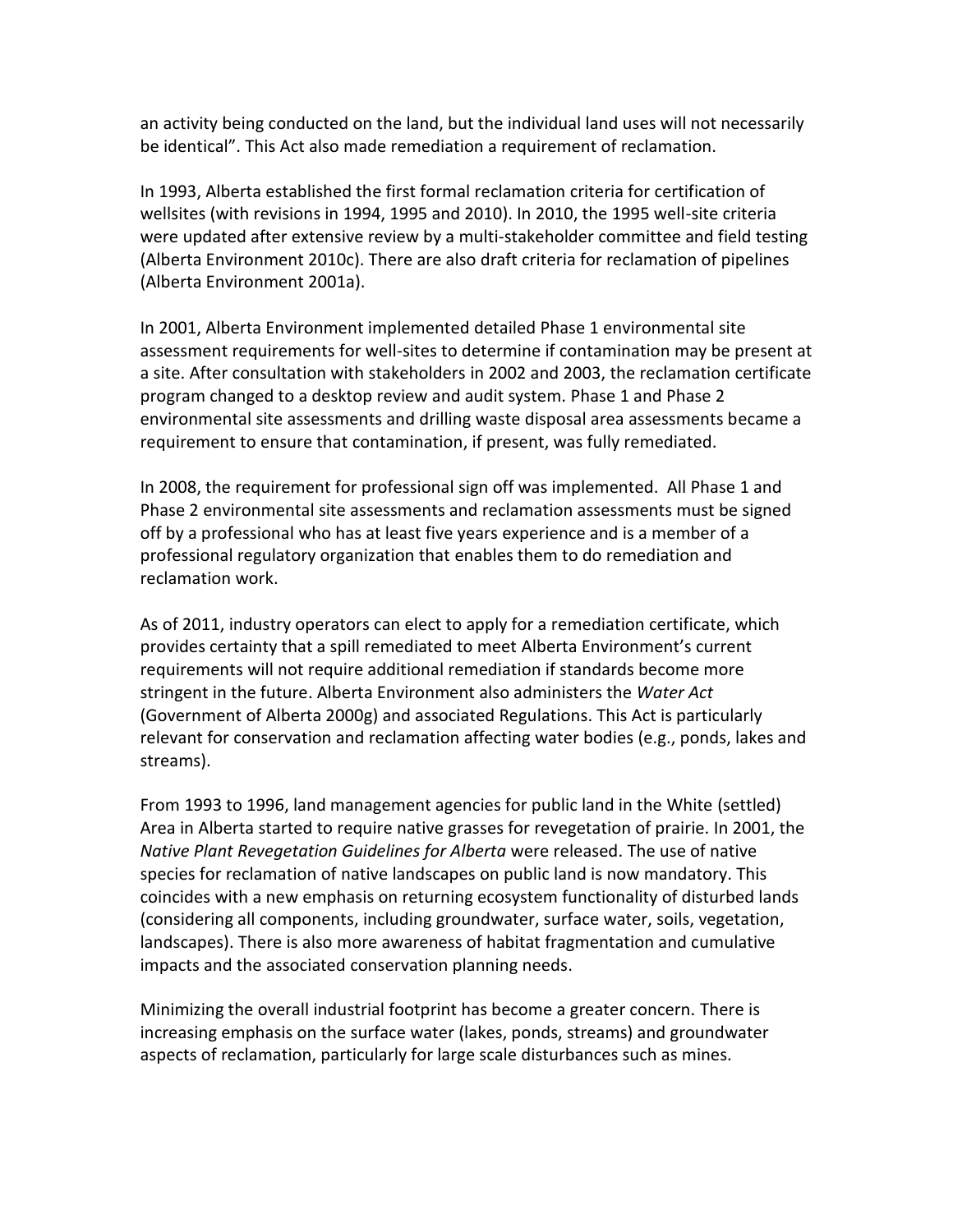As regional plans are developed under the *Alberta Land Stewardship Act (2009)*, there will be a need for industry and regulators to pay more attention to assuring desired environmental outcomes through cumulative effects management. The development and implementation of environmental management frameworks for air, land, water and biodiversity will require compliance with limits and triggers for designated environmental indicators. Clear reclamation outcomes establish a common expectation for Alberta industries and set an environmental performance expectation that contributes toward the larger goal of meeting a defined level of regional environmental quality.

## **Effective Reclamation**

Good reclamation starts with effective planning and communication. Companies should be hiring competent, qualified environmental consultants to plan their projects. Planning needs to be "cradle to grave" so that good practices during construction are not undone by the use of poor practices during operations and abandonment. Communication with landowners and land managers should start early, before formal applications are submitted to the government. Landowners should not be shy about specifying their needs.



*Photo courtesy of Patrick Porter, Alberta Environment*

Industrial land use planning should be designed to conserve the following key valued prairie landscape components:

- Native vegetation
- Sensitive wildlife and their habitat
- Soil structure and function
- Surface and sub-surface hydrology and water quality
- Landscape function (including aesthetics)
- Air quality

Companies need to collaborate with other land users and employ qualified environmental practitioners to plan and oversee all activities to assure that outcomes are achieved throughout the life of the project. Performance management is fundamental to success. Indicators need to be identified and monitored to provide early warning signs of deviation from expected outcome pathways.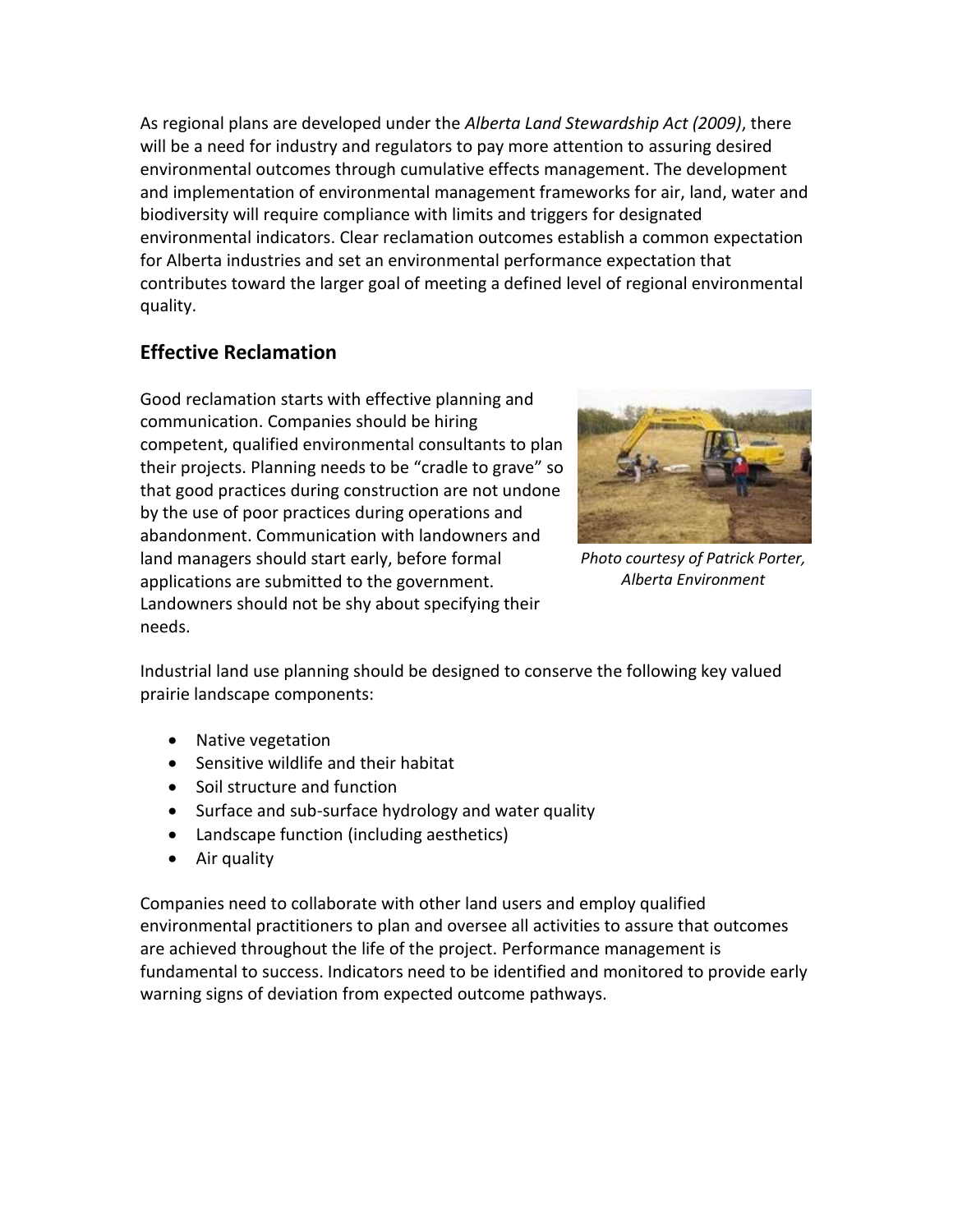An effective industrial development program incorporates the following principles:

- 1. Avoid impacting valued prairie ecosystem components
	- Identify valued landscapes, ecosystem services and sensitivities
	- Cooperate with other land users in citing and scheduling the project
	- Locate projects in areas to avoid sensitive landscapes
	- Use existing disturbances where feasible
	- Use alternative technologies and best practices to access the project zone from less sensitive areas where feasible
	- Construct the project during less sensitive times of the year (e.g., dormant or frozen conditions)
- 2. Minimize impacts to valued prairie ecosystem components
	- Reduce the size of the project footprint
	- Reduce surface loads and traffic to accommodate ecosystem sensitivities and function
	- Alter project timing to accommodate sensitivities of the ecosystem and cooperate with other land users
	- Reduce length of project construction and operation where feasible
- 3. Beneficial Management Practices
	- Plan the project from cradle to grave using qualified environmental practitioners
	- Ensure that construction, operation and reclamation is supervised by qualified environmental inspectors
	- Offset any habitat loss by developing complementary habitat or similar or greater extent and quality
	- Revegetate using source-identified native species (Native Plant Working Group, 2001)
	- Plan sediment and erosion control practices to meet a soil loss target of no more than four tonnes/hectare for upland areas (equal to the rate of soil formation)
	- Ensure that surface and sub-surface hydrology are restored
	- Blend the site in with adjacent landscapes (e.g., appropriate contouring and selection of native species)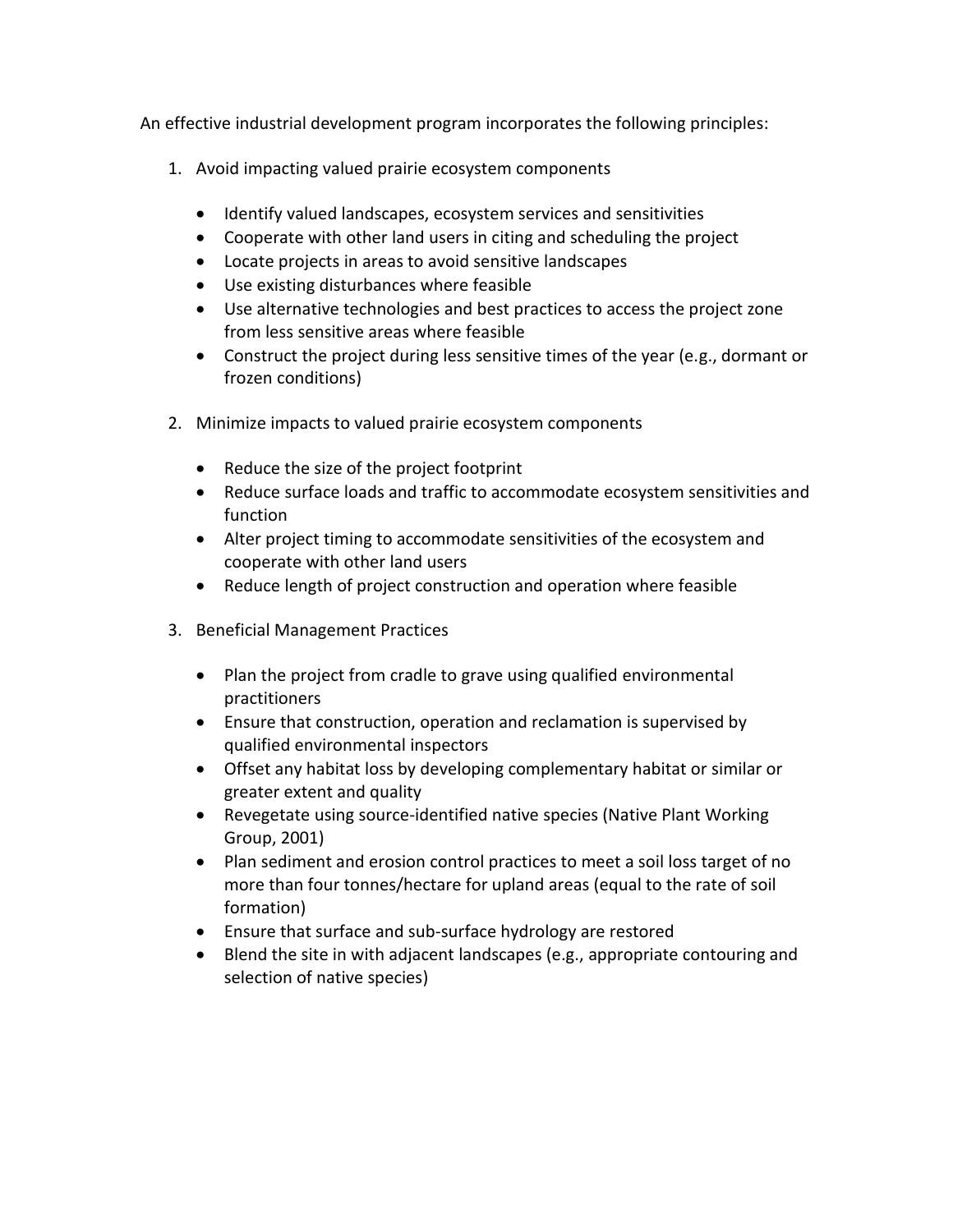## **Future Challenges**

Alberta has developed a national reputation for its environmental regulatory structure. Site abandonment and reclamation work in Alberta's aging oil and gas fields has resulted in over 62,000 reclamation certificates being issued. However, the pace of reclamation has not kept up with the level of development. At the end of 2010, there were 47,870 abandoned, uncertified wells in Alberta. Between 1963 and 2010, 350,101 wells were drilled in Alberta.



*Sketch courtesy of Liz Saunders*

Clear goals and performance measures have to be established and new, objective evaluation tools need to

be developed. Industry needs to be educated about beneficial management practices for various types of industrial activities.

It is important for industry to take a lead role in educating their staff and their contractors. Industry and government need to ensure that there is good consistent environmental inspection and audits of certified sites conducted by properly trained and experienced personnel. There need to be clear penalties for infractions and a strong enforcement system.

Landowners, land managers, industry representatives and conservationists can make informed decisions on issues regarding reclamation when they have an appreciation for the value of prairie and an understanding of how to reduce the impact of industrial activities. Technology and industrial practices are constantly changing and improving, so it is important to stay informed.

### **Acknowledgements**

Thanks to Arnold Janz and Darlene Howat of Alberta Environment for their thoughtful edits and comments.

### **References and Links**

#### [Alberta Energy and Utilities Board Website](http://www.eub.gov.ab.ca/)

[Alberta Energy and Utilities Board. Informational Letter 2002-1: Principles for](http://www.ercb.ca/portal/server.pt/gateway/PTARGS_0_0_321_0_0_43/http%3B/ercbContent/publishedcontent/publish/ercb_home/industry_zone/rules__regulations__requirements/information_letters__interim_directives/informational_letters/il2002_01.aspx)  [Minimizing Surface Disturbance in Native Prairie and Parkland Areas.](http://www.ercb.ca/portal/server.pt/gateway/PTARGS_0_0_321_0_0_43/http%3B/ercbContent/publishedcontent/publish/ercb_home/industry_zone/rules__regulations__requirements/information_letters__interim_directives/informational_letters/il2002_01.aspx) 

**Alberta Environment. 2001a.** Reclamation assessment criteria for pipelines 2001 draft. Alberta Environment, Edmonton, Alberta. 102 pp.